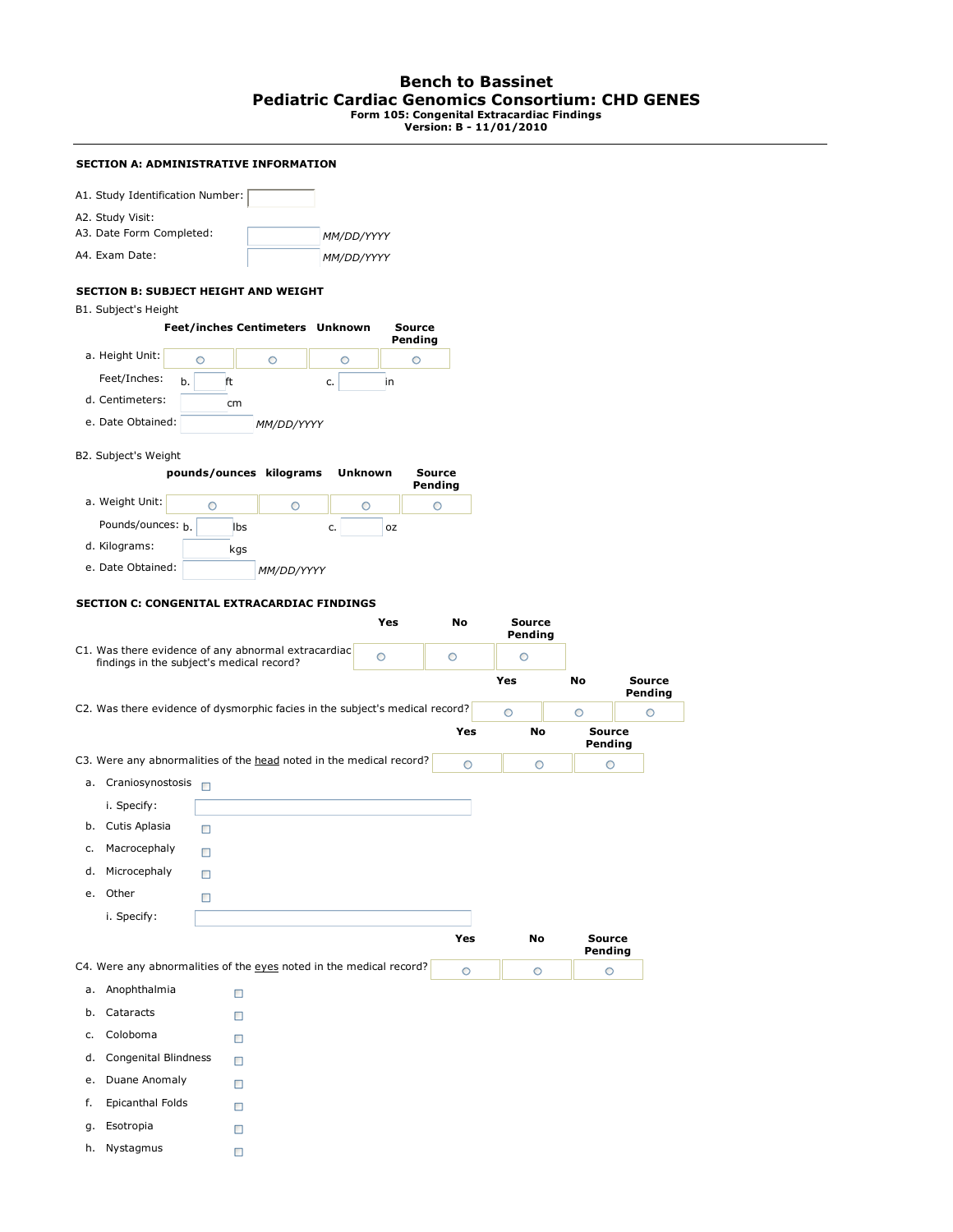| i. | Posterior Embryotoxin           | □      |                                                                        |         |         |                    |
|----|---------------------------------|--------|------------------------------------------------------------------------|---------|---------|--------------------|
| j. | Ptosis                          | п      |                                                                        |         |         |                    |
| k. | Strabismus                      | □      |                                                                        |         |         |                    |
| ı. | Tortous Retinal Vessels □       |        |                                                                        |         |         |                    |
|    | m. Other                        | □      |                                                                        |         |         |                    |
|    | i. Specify:                     |        |                                                                        |         |         |                    |
|    |                                 |        |                                                                        | Yes     | No      | <b>Source</b>      |
|    |                                 |        | C5. Were any abnormalities of the ears noted in the medical record?    | O       | O       | Pending<br>$\circ$ |
|    | a. Absent/ Abnormal Ear Canal   |        |                                                                        |         |         |                    |
|    | b. Ear Pit                      | □      |                                                                        |         |         |                    |
| c. | Ear Tag                         | □      |                                                                        |         |         |                    |
| d. | <b>Hearing Loss</b>             | □      |                                                                        |         |         |                    |
| e. | Low Set                         | □      |                                                                        |         |         |                    |
| f. | Other                           | □      |                                                                        |         |         |                    |
|    | i. Specify:                     |        |                                                                        |         |         |                    |
|    |                                 |        |                                                                        | Yes     | No      | <b>Source</b>      |
|    |                                 |        | C6. Were any abnormalities of the nose noted in the medical record?    | O       | O       | Pending<br>$\circ$ |
|    |                                 |        | C7. Were any abnormalities of the neck noted in the medical record?    | $\circ$ | $\circ$ | $\circ$            |
| a. | Branchial Cleft/Cyst            |        |                                                                        |         |         |                    |
| b. | <b>Excess Nuchal Skin</b>       | □      |                                                                        |         |         |                    |
| c. | Webbed Neck                     | □      |                                                                        |         |         |                    |
|    | d. Other                        | □      |                                                                        |         |         |                    |
|    | i. Specify:                     |        |                                                                        |         |         |                    |
|    |                                 |        |                                                                        | Yes     | No      | <b>Source</b>      |
|    |                                 |        | C8. Were any abnormalities of the mouth noted in the medical record?   |         |         | Pending            |
| a. | Macroglossia                    |        |                                                                        | $\circ$ | $\circ$ | O                  |
| b. | $\Box$<br>Micrognathia          |        |                                                                        |         |         |                    |
|    | $\Box$<br>c. Other              |        |                                                                        |         |         |                    |
|    | □                               |        |                                                                        |         |         |                    |
|    | i. Specify:                     |        |                                                                        | Yes     | No      | <b>Source</b>      |
|    |                                 |        | C9. Were any abnormalities of the palate noted in the medical record?  | O       | $\circ$ | Pending<br>$\circ$ |
| а. | Bifid Uvula                     | □      |                                                                        |         |         |                    |
| b. | Cleft Lip                       | □      |                                                                        |         |         |                    |
| c. | Cleft Palate                    | $\Box$ |                                                                        |         |         |                    |
| d. | Submucosal Cleft Palate         | $\Box$ |                                                                        |         |         |                    |
|    | e. Other                        | $\Box$ |                                                                        |         |         |                    |
|    | i. Specify:                     |        |                                                                        |         |         |                    |
|    |                                 |        |                                                                        | Yes     | No      | <b>Source</b>      |
|    |                                 |        | C10. Were any abnormalities of the airway noted in the medical record? | $\circ$ | O       | Pending<br>$\circ$ |
| а. | Choanal Atresia                 |        | □                                                                      |         |         |                    |
| b. | Choanal Stenosis                |        | □                                                                      |         |         |                    |
| c. | Esophageal Atresia              |        | □                                                                      |         |         |                    |
| d. | Laryngo-bronchio-tracheomalacia |        | $\Box$                                                                 |         |         |                    |
| е. | Tracheoesophageal (TE) Fistula  |        |                                                                        |         |         |                    |
| f. | Subglottic Stenosis             |        | □                                                                      |         |         |                    |
|    |                                 |        | □                                                                      |         |         |                    |
| g. | <b>Tracheal Stenosis</b>        |        | □                                                                      |         |         |                    |
| h. | Tracheal Web                    |        | □                                                                      |         |         |                    |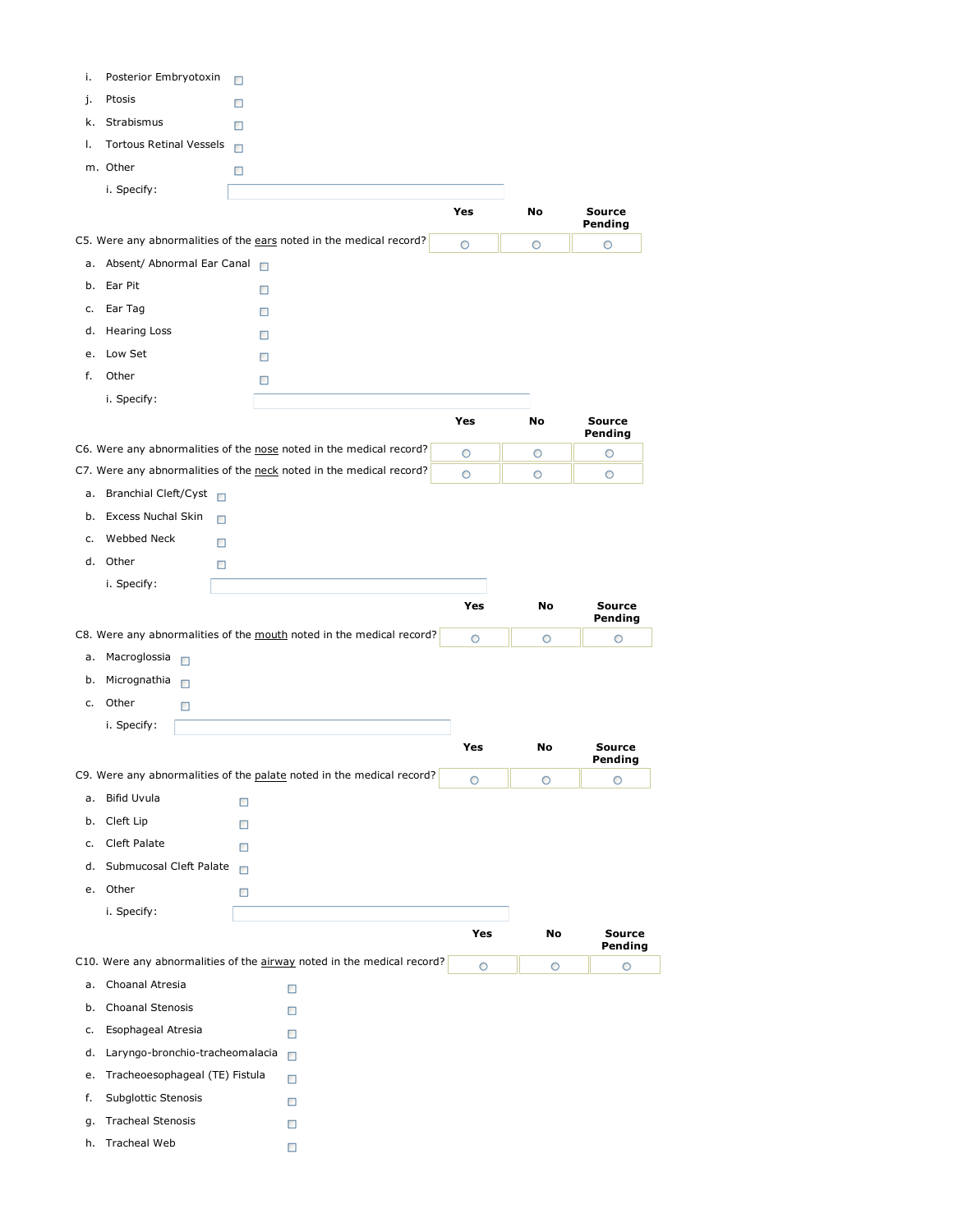| i. | Other                                                                 |        | □ |   |         |    |                          |
|----|-----------------------------------------------------------------------|--------|---|---|---------|----|--------------------------|
|    | i. Specify:                                                           |        |   |   |         |    |                          |
|    |                                                                       |        |   |   | Yes     | No | Source<br>Pending        |
|    | C11. Were any abnormalities of the chest noted in the medical record? |        |   |   | O       | O  | O                        |
| а. | Pectus Carinatum                                                      | □      |   |   |         |    |                          |
| b. | Pectus Excavatum                                                      | П      |   |   |         |    |                          |
| c. | Supernumerary Nipples                                                 | □      |   |   |         |    |                          |
| d. | Wide Spaced Nipples                                                   | □      |   |   |         |    |                          |
|    | e. Other                                                              | □      |   |   |         |    |                          |
|    | i. Specify:                                                           |        |   |   |         |    |                          |
|    |                                                                       |        |   |   | Yes     | No | <b>Source</b>            |
|    | C12. Were any pulmonary abnormalities noted in the medical record?    |        |   |   | $\circ$ | O  | Pending<br>$\circ$       |
| a. | Bilateral Right-sidedness                                             |        |   | □ |         |    |                          |
| b. | <b>Bilateral Left-sidedness</b>                                       |        |   | □ |         |    |                          |
| c. | Congenital Cystic Adenomatoid Malformation (CCAM)                     |        |   | □ |         |    |                          |
| d. | Diaphragmatic Hernia                                                  |        |   | □ |         |    |                          |
| e. | Lung Hypoplasia                                                       |        |   | □ |         |    |                          |
| f. | Other                                                                 |        |   | □ |         |    |                          |
|    | i. Specify:                                                           |        |   |   |         |    |                          |
|    |                                                                       |        |   |   |         |    |                          |
|    |                                                                       |        |   |   | Yes     | No | <b>Source</b><br>Pending |
|    | C13. Were any hepatic abnormalities noted in the medical record?      |        |   |   | O       | O  | O                        |
| a. | <b>Bile Duct Paucity</b>                                              | □      |   |   |         |    |                          |
| b. | <b>Biliary Atresia</b>                                                | □      |   |   |         |    |                          |
| c. | Left-sided or Midline Liver                                           | $\Box$ |   |   |         |    |                          |
|    | d. Other                                                              | □      |   |   |         |    |                          |
|    | i. Specify:                                                           |        |   |   |         |    |                          |
|    |                                                                       |        |   |   | Yes     | No | <b>Source</b>            |
|    | C14. Were any abdominal abnormalities noted in the medical record?    |        |   |   | O       | O  | Pending<br>O             |
|    | a. Annular Pancreas                                                   |        |   |   |         |    |                          |
|    | b. Asplenia<br>□                                                      |        |   |   |         |    |                          |
| c. | Duodenal Atresia<br>□                                                 |        |   |   |         |    |                          |
| d. | Gastroschisis<br>□                                                    |        |   |   |         |    |                          |
| e. | Hirshsprung's<br>□                                                    |        |   |   |         |    |                          |
| f. | Inguinal Hernia                                                       |        |   |   |         |    |                          |
| g. | □<br>Malrotation                                                      |        |   |   |         |    |                          |
| h. | □<br>Omphalocele                                                      |        |   |   |         |    |                          |
| i. | □<br>Polysplenia                                                      |        |   |   |         |    |                          |
| j. | □<br>Pyloric Stenosis                                                 |        |   |   |         |    |                          |
|    | $\Box$<br>Umbilical Hernia                                            |        |   |   |         |    |                          |
| k. | $\Box$                                                                |        |   |   |         |    |                          |
| Τ. | Other<br>□                                                            |        |   |   |         |    |                          |
|    | i. Specify:                                                           |        |   |   |         |    |                          |
|    |                                                                       |        |   |   | Yes     | No | <b>Source</b><br>Pending |
|    | C15. Were any renal abnormalities noted in the medical record?        |        |   |   | O       | O  | O                        |
| a. | Cystic or Polycystic Kidney                                           | $\Box$ |   |   |         |    |                          |
| b. |                                                                       |        |   |   |         |    |                          |
|    | Dysplastic Kidney                                                     | □      |   |   |         |    |                          |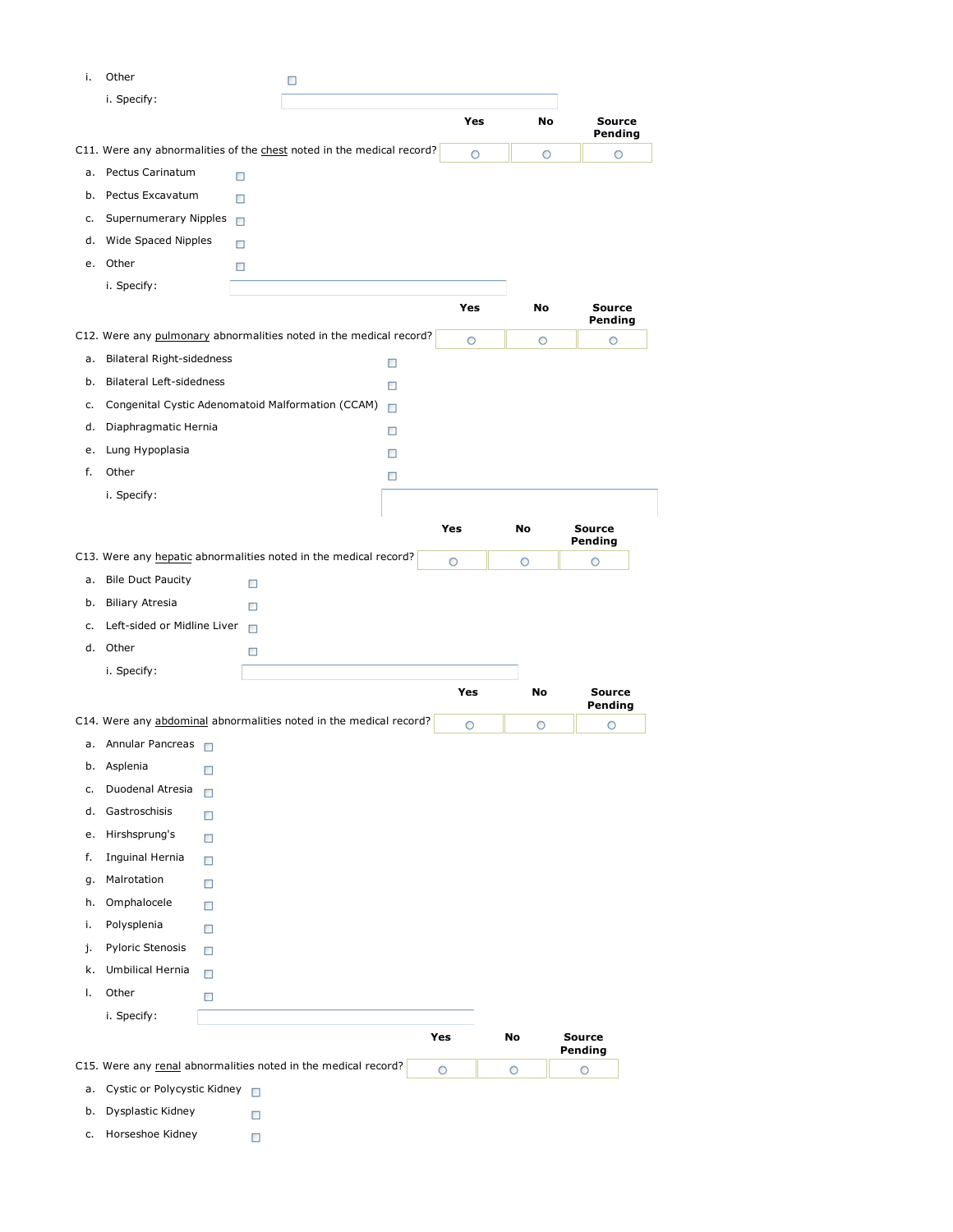| d. | Hydronephrosis               | □      |                                                                           |         |         |                          |
|----|------------------------------|--------|---------------------------------------------------------------------------|---------|---------|--------------------------|
| e. | Pelvic Kidney                | □      |                                                                           |         |         |                          |
| f. | Single Kidney                | □      |                                                                           |         |         |                          |
| g. | Ureteral Abnormalities       | □      |                                                                           |         |         |                          |
|    | h. Other                     | □      |                                                                           |         |         |                          |
|    | i. Specify:                  |        |                                                                           |         |         |                          |
|    |                              |        |                                                                           | Yes     | No      | <b>Source</b><br>Pending |
|    |                              |        | C16. Were any genitourinary abnormalities noted in the medical record?    | O       | O       | O                        |
| a. | Ambiguous Genitalia          | $\Box$ |                                                                           |         |         |                          |
| b. | Anteriorly Placed Anus       | $\Box$ |                                                                           |         |         |                          |
| c. | <b>Bicornuate Uterus</b>     | $\Box$ |                                                                           |         |         |                          |
| d. | <b>Bifid Scrotum</b>         | □      |                                                                           |         |         |                          |
| e. | Hypospadias                  | □      |                                                                           |         |         |                          |
| f. | Imperforate/ Atretic Anus    | $\Box$ |                                                                           |         |         |                          |
| g. | Micropenis                   | $\Box$ |                                                                           |         |         |                          |
| h. | <b>Undescended Testis</b>    | $\Box$ |                                                                           |         |         |                          |
| i. | Other                        | □      |                                                                           |         |         |                          |
|    | i. Specify:                  |        |                                                                           |         |         |                          |
|    |                              |        |                                                                           | Yes     | No      | <b>Source</b>            |
|    |                              |        | C17. Were any general skeletal abnormalities noted in the medical record? | $\circ$ | $\circ$ | Pending<br>$\circ$       |
| a. | Cervical Instability         | □      |                                                                           |         |         |                          |
| b. | Congenital Hip Dysplasia     | $\Box$ |                                                                           |         |         |                          |
| c. | Absent Radius                | □      |                                                                           |         |         |                          |
| d. | Extra Rib                    | □      |                                                                           |         |         |                          |
| e. | Missing Rib                  | □      |                                                                           |         |         |                          |
| f. | Sacral Dimple                | □      |                                                                           |         |         |                          |
| g. | Scoliosis (congenital)       | □      |                                                                           |         |         |                          |
| h. | <b>Tethered Cord</b>         | □      |                                                                           |         |         |                          |
| i. | Vertebral, butterfly         | □      |                                                                           |         |         |                          |
| j. | Vertebral, fused             | □      |                                                                           |         |         |                          |
|    | k. Vertebral, other          | □      |                                                                           |         |         |                          |
|    | i. Specify:                  |        |                                                                           |         |         |                          |
| Τ. | Other                        | □      |                                                                           |         |         |                          |
|    | i. Specify:                  |        |                                                                           |         |         |                          |
|    |                              |        |                                                                           | Yes     | No      | <b>Source</b>            |
|    |                              |        | C18. Were any abnormalities of the hands noted in the medical record?     | $\circ$ | $\circ$ | Pending<br>$\circ$       |
| а. | Abnormal Fingers (not thumb) |        |                                                                           |         |         |                          |
| b. | Abnormal Thumb               |        | □                                                                         |         |         |                          |
| c. | Polydactyly                  |        | □                                                                         |         |         |                          |
| d. | Syndactyly                   |        | о                                                                         |         |         |                          |
| e. | Other                        |        | □                                                                         |         |         |                          |
|    | i. Specify:                  |        |                                                                           |         |         |                          |
|    |                              |        |                                                                           | Yes     | No      | <b>Source</b>            |
|    |                              |        | C19. Were any abnormalities of the feet noted in the medical record?      | O       |         | Pending                  |
| а. | Abnormal Toe<br>$\Box$       |        |                                                                           |         | O       | $\circ$                  |
| b. | Club Foot<br>□               |        |                                                                           |         |         |                          |
| c. | Polydactyly                  |        |                                                                           |         |         |                          |
|    | $\Box$                       |        |                                                                           |         |         |                          |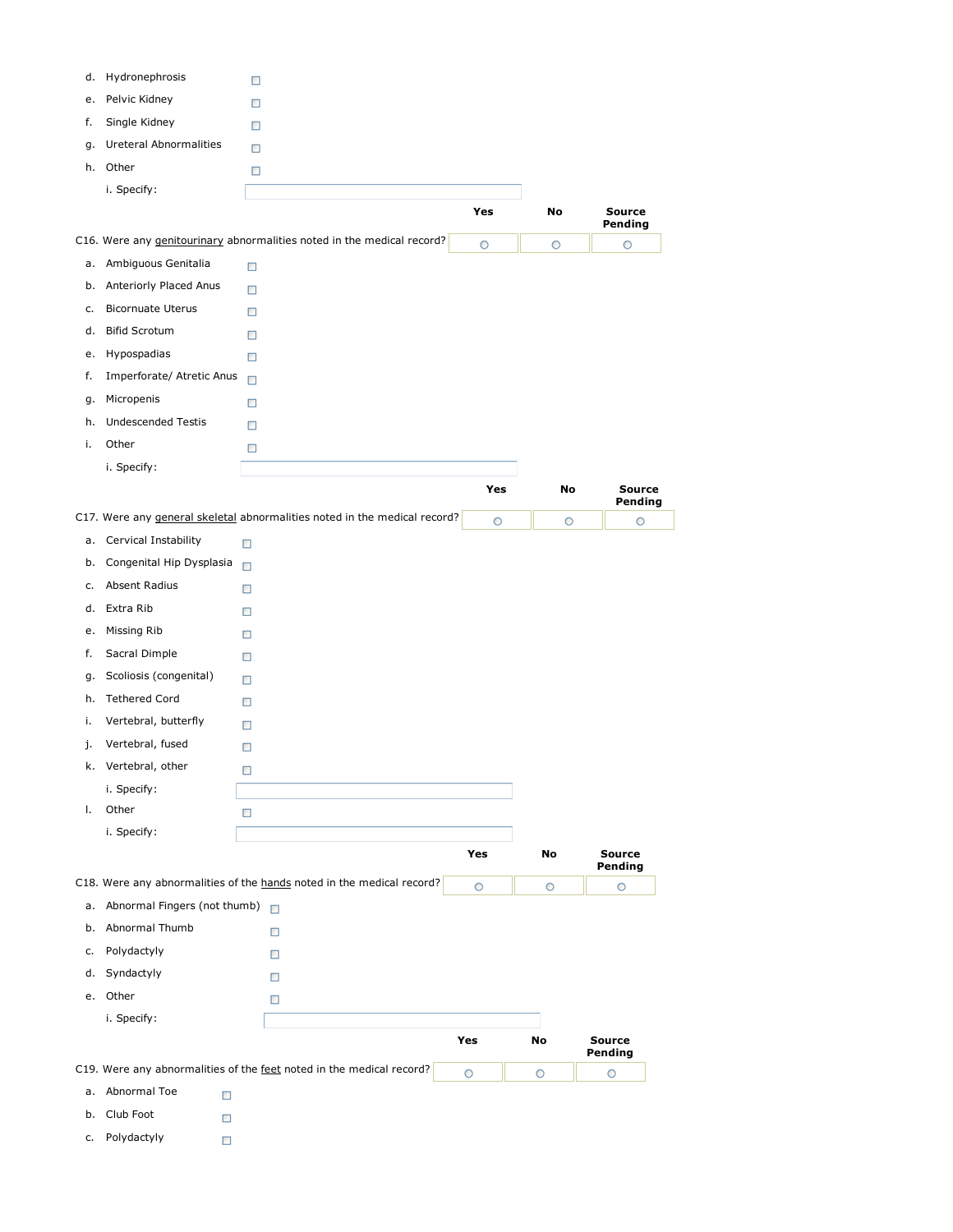|    | d. Syndactyly                      | □                                                                       |         |                     |                          |
|----|------------------------------------|-------------------------------------------------------------------------|---------|---------------------|--------------------------|
|    | e. Wide-spaced Big Toe □           |                                                                         |         |                     |                          |
| f. | Other                              | □                                                                       |         |                     |                          |
|    | i. Specify:                        |                                                                         |         |                     |                          |
|    |                                    |                                                                         | Yes     | No                  | <b>Source</b><br>Pending |
|    |                                    | C20. Were any neurological abnormalities noted in the medical record?   | O       | O                   | O                        |
| a. | Absent Corpus Callosum             |                                                                         |         |                     |                          |
| b. | Chiari Malformation                | $\Box$                                                                  |         |                     |                          |
| c. | Dandy-Walker                       | $\Box$                                                                  |         |                     |                          |
| d. | Holoprosencephaly                  | $\Box$                                                                  |         |                     |                          |
| e. | Hydrocephalus                      | $\Box$                                                                  |         |                     |                          |
| f. | Neural Tube Defect                 | $\Box$                                                                  |         |                     |                          |
| g. | Other                              | $\Box$                                                                  |         |                     |                          |
|    | i. Specify:                        |                                                                         |         |                     |                          |
|    |                                    |                                                                         | Yes     | No                  | <b>Source</b><br>Pending |
|    |                                    | C21. Were any dermatological abnormalities noted in the medical record? | $\circ$ | $\circ$             | $\circ$                  |
|    | a. Cafe Au Lait Spots              | □                                                                       |         |                     |                          |
| b. | Hemangioma                         | □                                                                       |         |                     |                          |
| c. | Hyperpigmented Lesions             | $\Box$                                                                  |         |                     |                          |
| d. | <b>Hypopigmented Lesions</b>       | □                                                                       |         |                     |                          |
| e. | Port Wine Spots                    | □                                                                       |         |                     |                          |
| f. | Telangiectasia                     | □                                                                       |         |                     |                          |
|    | g. Other                           | □                                                                       |         |                     |                          |
|    | i. Specify:                        |                                                                         |         |                     |                          |
|    |                                    |                                                                         | Yes     |                     | <b>Source</b>            |
|    |                                    |                                                                         |         | No                  | Pending                  |
|    |                                    | C22. Were any endocrinologic abnormalities noted in the medical record? | O       | O                   | O                        |
|    | a. Specify:                        |                                                                         |         |                     |                          |
|    |                                    |                                                                         | Yes     | No                  | <b>Source</b><br>Pending |
|    |                                    | C23. Were any abnormalities of the thymus noted in the medical record?  | $\circ$ | O                   | O                        |
|    | a. Specify Type:                   | $\circ$ Absent                                                          |         |                     |                          |
|    |                                    | $\circ$ Ectopic                                                         |         |                     |                          |
|    |                                    | $\circ$ Hypoplastic                                                     |         |                     |                          |
|    |                                    | $\circ$ Other                                                           |         |                     |                          |
|    |                                    | O Unknown                                                               |         |                     |                          |
|    | i. Other, specify:                 | O Source Pending                                                        |         |                     |                          |
|    |                                    |                                                                         | Yes     | No                  | <b>Source</b>            |
|    |                                    | C24. Were any hematologic abnormalities noted in the medical record?    |         |                     | Pending                  |
|    |                                    |                                                                         | O       | O                   | O                        |
|    | a. Rh/ABO Incompatible<br>b. Other |                                                                         |         |                     |                          |
|    |                                    | □                                                                       |         |                     |                          |
|    | i. Specify:                        | Yes                                                                     |         | <b>Source</b><br>No |                          |
|    |                                    | C25. Were any genetic syndromes noted in the medical record?            |         | Pending             |                          |
|    | a. Alagille                        | O                                                                       |         | O<br>O              |                          |
|    | b. Cardiofacial Cutaneous          | $\Box$                                                                  |         |                     |                          |
| c. |                                    | □                                                                       |         |                     |                          |
|    | Cat Eye<br>d. CHARGE               | $\Box$<br>$\Box$                                                        |         |                     |                          |